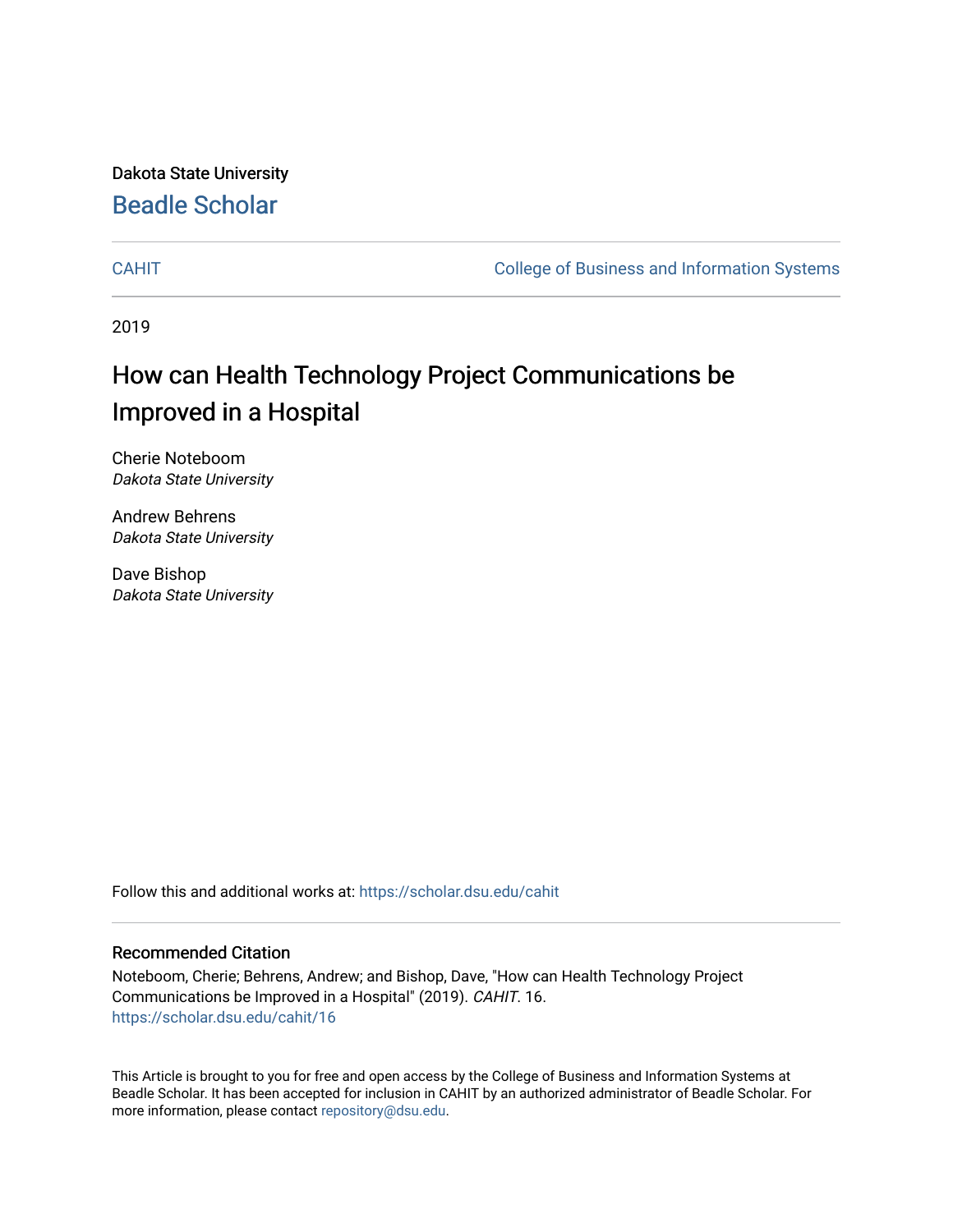## Dakota State University [Beadle Scholar](https://scholar.dsu.edu/)

[Faculty Research & Publications](https://scholar.dsu.edu/bispapers) **College of Business and Information Systems** 

2019

# How can Health Technology Project Communications be Improved in a Hospital

Andrew Behrens Dakota State University, andrew.behrens@dsu.edu

Cherie Noteboom Dakota State University

Dave Bishop Dakota State University

Follow this and additional works at: [https://scholar.dsu.edu/bispapers](https://scholar.dsu.edu/bispapers?utm_source=scholar.dsu.edu%2Fbispapers%2F66&utm_medium=PDF&utm_campaign=PDFCoverPages)

#### Recommended Citation

Behrens, Andrew; Noteboom, Cherie Bakker; and Bishop, David, "How can Health Technology Project Communications be Improved in a Hospital" (2019). MWAIS 2019 Proceedings. 4. https://aisel.aisnet.org/ mwais2019/4

This Article is brought to you for free and open access by the College of Business and Information Systems at Beadle Scholar. It has been accepted for inclusion in Faculty Research & Publications by an authorized administrator of Beadle Scholar. For more information, please contact [repository@dsu.edu.](mailto:repository@dsu.edu)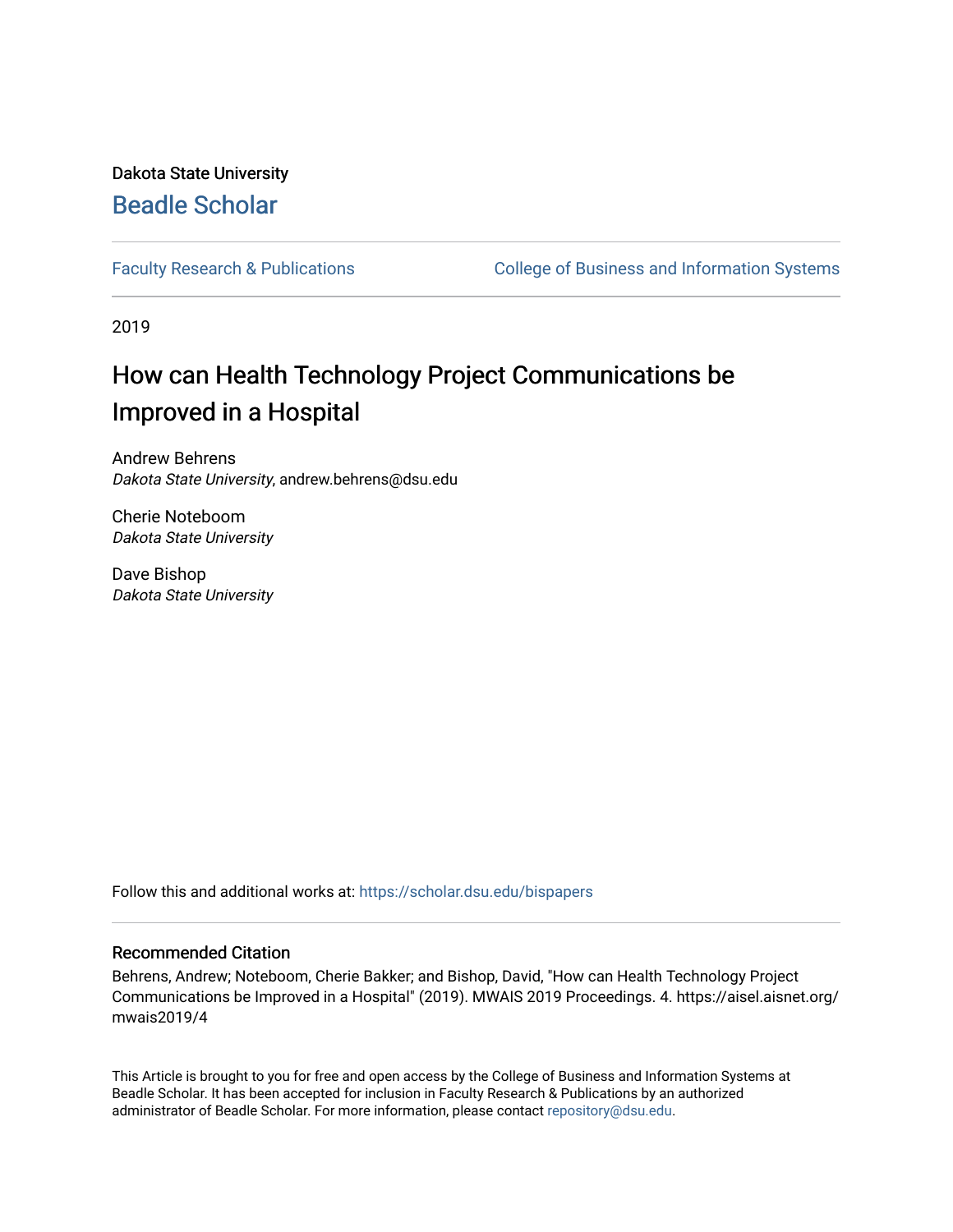### **Association for Information Systems [AIS Electronic Library \(AISeL\)](https://aisel.aisnet.org?utm_source=aisel.aisnet.org%2Fmwais2019%2F4&utm_medium=PDF&utm_campaign=PDFCoverPages)**

#### [MWAIS 2019 Proceedings](https://aisel.aisnet.org/mwais2019?utm_source=aisel.aisnet.org%2Fmwais2019%2F4&utm_medium=PDF&utm_campaign=PDFCoverPages) and the [Midwest \(MWAIS\)](https://aisel.aisnet.org/mwais?utm_source=aisel.aisnet.org%2Fmwais2019%2F4&utm_medium=PDF&utm_campaign=PDFCoverPages)

5-21-2019

# How can Health Technology Project Communications be Improved in a Hospital

Andrew Behrens *Dakota State University*, andrew.behrens@dsu.edu

Cherie Bakker Noteboom *Dakota State University*, cherie.noteboom@dsu.edu

David Bishop *Dakota State University*, dave.bishop@dsu.edu

Follow this and additional works at: [https://aisel.aisnet.org/mwais2019](https://aisel.aisnet.org/mwais2019?utm_source=aisel.aisnet.org%2Fmwais2019%2F4&utm_medium=PDF&utm_campaign=PDFCoverPages)

#### Recommended Citation

Behrens, Andrew; Noteboom, Cherie Bakker; and Bishop, David, "How can Health Technology Project Communications be Improved in a Hospital" (2019). *MWAIS 2019 Proceedings*. 4. [https://aisel.aisnet.org/mwais2019/4](https://aisel.aisnet.org/mwais2019/4?utm_source=aisel.aisnet.org%2Fmwais2019%2F4&utm_medium=PDF&utm_campaign=PDFCoverPages)

This material is brought to you by the Midwest (MWAIS) at AIS Electronic Library (AISeL). It has been accepted for inclusion in MWAIS 2019 Proceedings by an authorized administrator of AIS Electronic Library (AISeL). For more information, please contact [elibrary@aisnet.org](mailto:elibrary@aisnet.org%3E).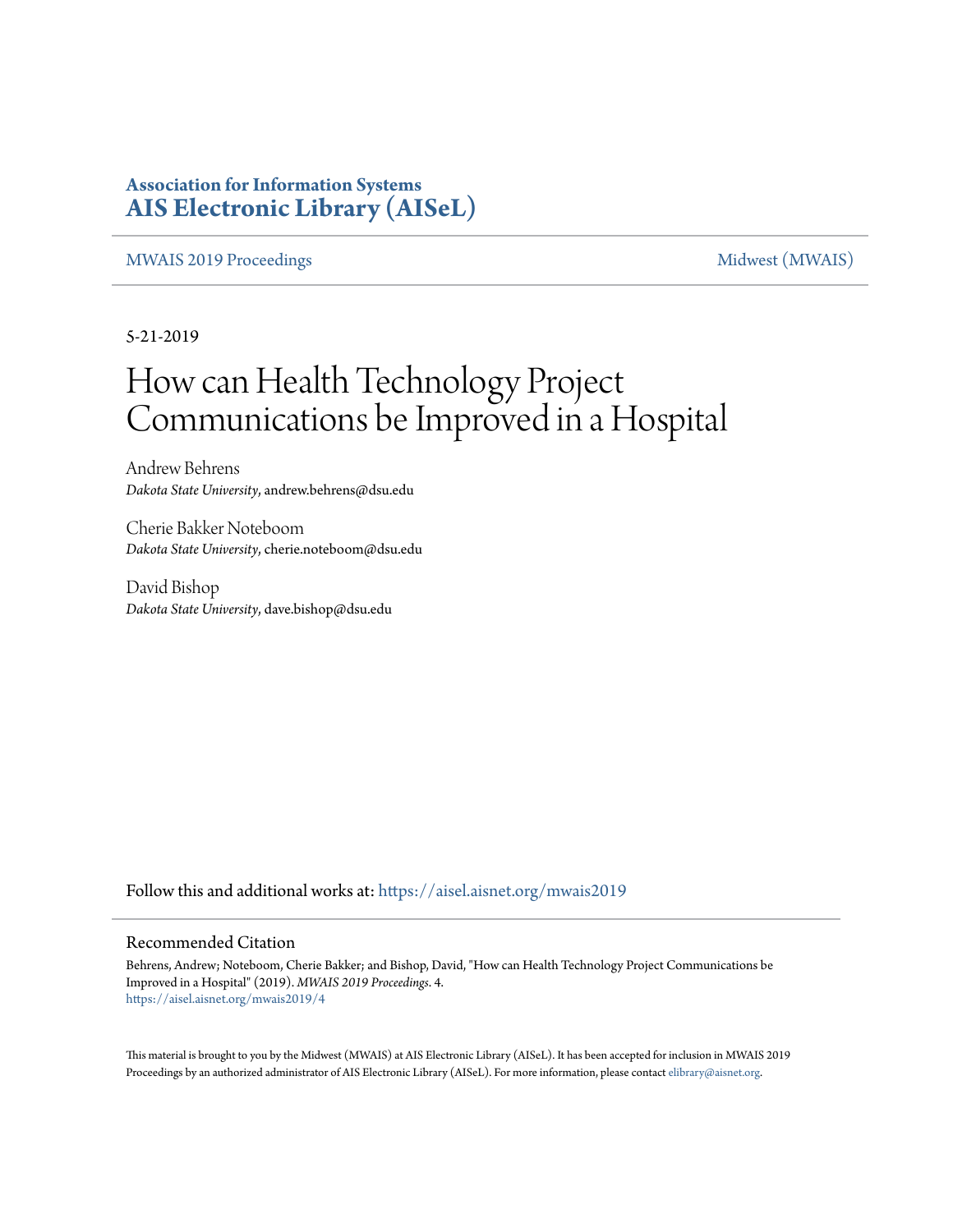## **How can Health Technology Project Communications be improved in a Hospital**

**Andrew Behrens** Dakota State University Andrew.Behrens@dsu.edu

**Cherie Noteboom** Dakota State University Cherie.Noteboom@dsu.edu

**Dave Bishop**

Dakota State University Dave.Bishop@dsu.edu

#### **ABSTRACT**

Healthcare professionals have had many challenges related to communication. Some of these challenges are related to health information technology, project management, and change management. This research addresses facilitators and barriers that healthcare providers have encountered in projects completed at the survey site. The integration of technology to support interdisciplinary teams transitioning to patient centered care requires enhanced focus on Project Communication as a key component of successful Health Information Technology (HIT) projects. Professional and organizational cultures in health care must transform to promote improved patient care.

#### **Keywords**

Health Information Technology, Project Management Communication, Electronic Health Record, Communication, Information and Communication Technology, Information Technology, Risk Management, Change Management

#### **INTRODUCTION**

Communication in highly specialized and collaborative healthcare work is both essential and critical (Pirnejad, 2008). Healthcare departments must communicate across specialty areas to provide effective and efficient care for patients. The integration and support of HIT projects requires successful communication across disciplines. For example, Information and Communication Technologies allow radiology technologists to develop plans with physicians and care providers to deliver excellent patient care across time and distance (Ohmacht, 2018). As a healthcare team, everyone is working towards that same shared goal to improve care for patients (Johnson, 2018). Accomplishing any goal is more realistic when it is being accomplished by a team rather than a single person (Vilhauer, 2018).

The science of safety has matured to describe how communication breakdowns, diagnostic errors, poor judgement, and inadequate skill can directly result in patient harm and death (Makary, 2016). Mounting evidence indicates that errors in healthcare intra-organizational communication are accompanied by a rise in medical errors that result in morbidity and mortality (Pirnejad, 2008). Communication failures, particularly those due to an inadequate exchange of information between healthcare providers, remain among the most common factors that contribute to the occurrence of adverse drug events (Pirnejad, 2008).

Information and Communication Technology (ICT) can also increase medical errors due to problems caused by ICT in intraorganizational communication (Pirnejad, 2008). Although technical flaws often cause problems, many harmful or otherwise undesirable outcomes of HIT implementation flow from sociotechnical interactions—the interplay between new HIT and the provider organization's existing social and technical systems—including their workflows, culture, social interactions, and technologies (Harrison, 2007). Representing communication tasks in information systems is not feasible because the interactive dialogue associated with communication tasks plays an important role in communication and developing a shared understanding of the problem (Dykes, 2007). There is an opportunity to investigate factors to improve communications in healthcare information technology projects.

This project will contribute to the improvement of HIT project communications, the integration of healthcare systems relying on HIT systems by providing perceptions of HIT Project communications and suggesting best practices to improve HIT communications by answering the primary research question, which is "How can Health Information Technology project communications be improved in a hospital?"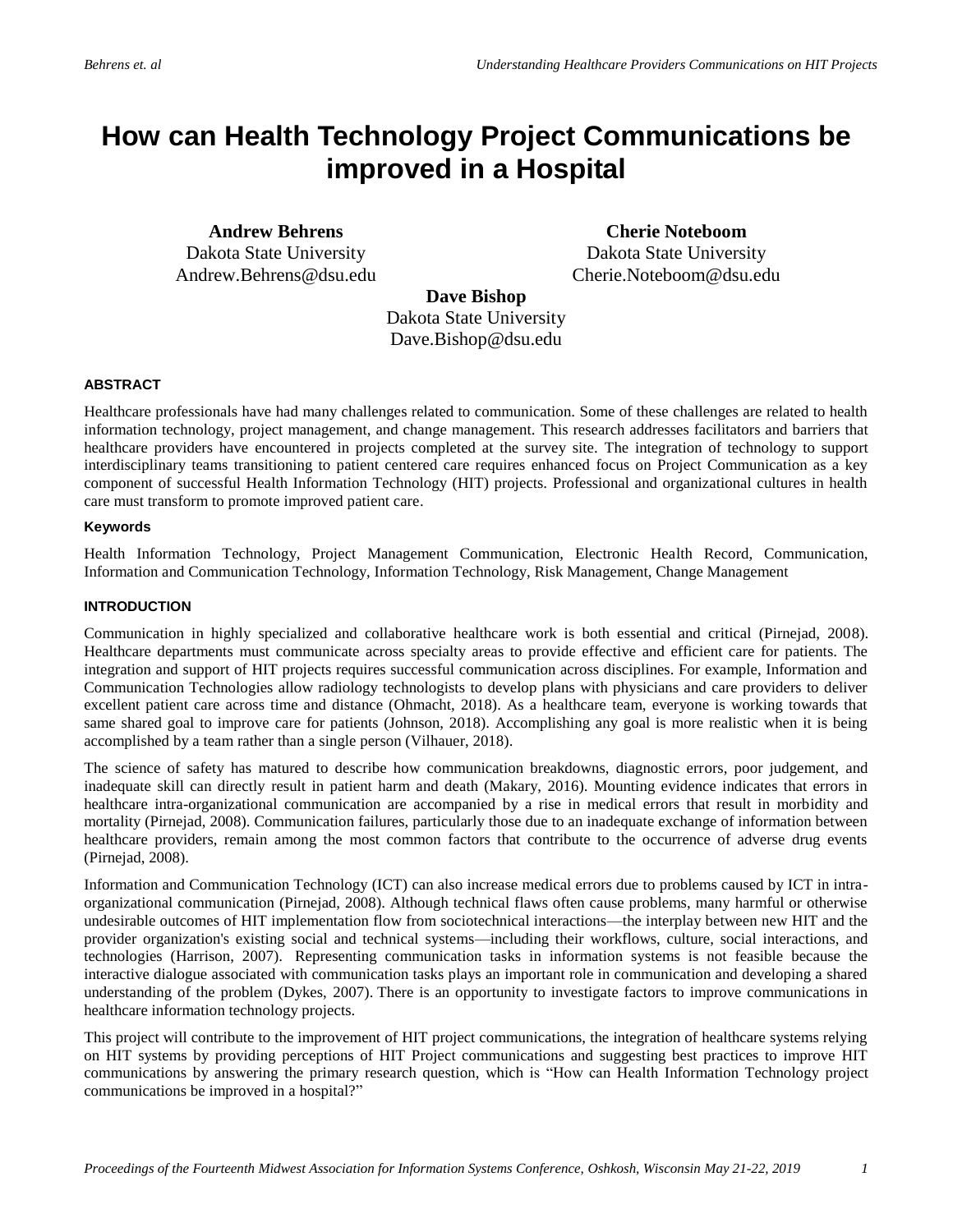#### **RESEARCH METHODOLOGY**

#### **Stage 1: Literature Review**

A barrier is defined as "any condition that makes it difficult to make progress or achieve an objective (WordNet, 1997). Widespread implementation of HIT has been limited by a lack of generalizable knowledge about what types of HIT and implementation methods will improve care and manage costs for specific health organizations (Shekelle, 2006). Underlying barriers included difficulties with technology, complementary changes and support, electronic data exchange, financial incentives, and physicians' attitudes (Miller, 2004). These barriers were most acute for physicians in solo/small-group practice, a mode in which a significant majority of U.S. physicians' practice (Miller, 2004).

Health Information Technology in general and Electronic Health Records (EHRs) specifically are increasingly viewed as tools for improving the quality, safety and efficiency of health systems (Jha, 2008). Their benefits include providing real-time decision support to clinicians, making critically important clinical information available, and reducing unnecessary testing (Jha, 2008). Factors related to ICT Perception of the benefits of the innovation (or system usefulness) was the most frequent adoption factor encountered in the studies. Successful cases of ICT adoption were usually characterized by a clear understanding of the benefits of the innovation by its users (Gagnon, 2010). Ease of use was the second most cited facilitator in this category (Gagnon, 2010). Design and technical concerns the most cited barriers among all categories of factors (Gagnon, 2010).

Communication can be defined as the process of transmitting information and the understanding between both people. Two common elements in every communication exchange are the sender and the receiver (Lunenburg, 2010). Interprofessional team communication is defined by skills learned and later modified and reinforced when healthcare workers work collaboratively to provide competent care (Brock et al., 2013). Both physicians and nurses commented extensively on the difficulty in identifying and contacting other health care providers (McKnight, 2001). Both physicians and nurses suggested information technology-based solutions for the rapid identification of people and common access to frequently referenced, but changing information (McKnight, 2001). Approximately 13-17% of nurses reported encounters that were characterized by rudeness and disrespect from the physician (Tija, 2009). There is increasing recognition that this kind of adverse staff interaction leads to worse patient outcomes and can represent a patient safety threat (Dixon-Woods, Baker, & Charles, et al. 2014; Joint Commission, 2008; West, Dawson, Admasachew, Topakas, 2011). Failures in healthcare communication have been reported as a large contributor to adverse events and outcomes (Taylor, 2004). Communication error was determined to be the leading cause of death in a retrospective review of 14,000 in-hospital deaths in Australia, twice as frequent as errors caused by inadequate clinical skill (Taylor, 2004).

Information Technology (IT) projects are renowned for their high failure rate (Baccarini, 2004). Risk management is an essential process for the successful delivery of IT projects (Baccarini, 2004). Risk management is the process that allows IT managers to balance the operational and economic costs of protective measures and achieve gains in mission capability by protecting the IT systems and data that support their organizations' missions (Stoneburner, 2002). Two areas need special attention when planning an implementation project: the system architecture, including the use of standards and methods to ensure security and privacy, and infrastructure issues like a stable power supply and network (Tilahun, 2015). Knowledgeable staff and the availability of training are basic requirements for successful health IT projects (Tilahun, 2015).

IT projects can create more successful environments for healthcare providers to perform more effective patient care. Communication involved in those projects are quite possibly the key to achieving successful project success. Having successful project outcomes will help build trust with healthcare professionals and physicians. When that trust is built the buy-in from them becomes easier with technology. After they are bought-in, the professionals may be more apt to take on IT projects as a physician or healthcare professional champion.

#### **Stage 2: Methodology**

A qualitative survey was used to explore the barriers and facilitators of HIT Project Communications. The primary research question is "How can Health Technology project communications be improved in a hospital?" We used a survey tool to collect narrative data and responses from participants and will use Grounded Theory Open Coding techniques to analyze the data. The objectivity comes from comparison of data from multiple interviews and identifying emergent themes. Once the themes are identified they are related to the existing academic literature as another form of validation. This research utilizes theoretical sensitivity and existing literature to develop a lens to view the effort through, to provide context and to strengthen the results. Grounded Theory is well suited for investigating social phenomena (Parry, 1998), indicating that it is a good fit for empirically understanding the interactions between customers and software development teams using ADM. GT is designed to develop substantive theory, which aligns well with our intentions (Glaser & Strauss, 1967). For quantitative data,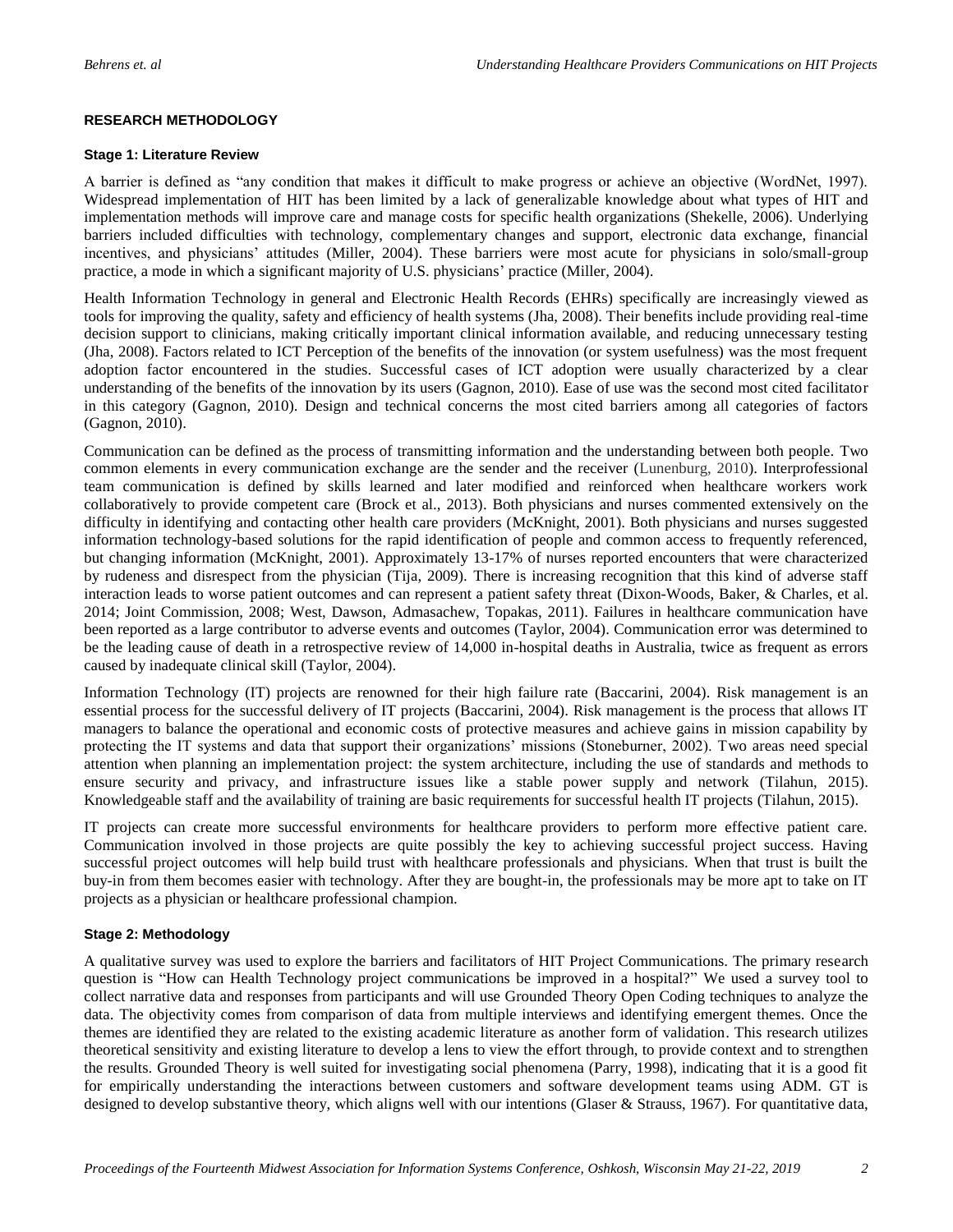descriptive data analysis will be used. This method is well established in the field of Information Systems (Birks, Fernandez, Levina, & Nasirin, 2013; Matavire, & Brown, 2008). Unlike quantitative methods, where a representative random sample of a population is critical, Grounded Theory uses theoretical sampling (Charmaz, 2006; Corbin, & Strauss, 1990; Glaser, & Strauss, (1967).

The participants of this research are care providers and physicians with varying ages and specialties at midwestern hospital and clinic. The care providers have many roles at the hospital and clinic. It ranges from walk-in clinics to emergency department physicians. We surveyed all the physicians, nurse practitioners, and physician assistants at the selected institution. The specialties include but are not limited to, surgeons, midwifes, nurse practitioners, physicians, and physician assistants. We used the entire population from this one site. We will conduct analyses on the results in our future work.

The data was collected using quantitative and qualitative questions with a survey tool developed by Noteboom & Behrens and approved by our university's IRB on 2017-18-10.

#### **Stage 3: Data Collection**

The study involved sending out a survey via email to 16 physicians and care providers at a rural hospital. We received 11 responses for a response rate of 68.75%. The completion rate was 91%. The questions aim to gather information regarding communication on HIT projects. The communication methods are ranked and then participants are asked if the communication methods are sufficient or if more should be added. After that we seek to find what barriers to communication exist and what the facilitators are. Then we look to see how success of the project was rated, if there was training, why they rated it the way they did, and if there was a defined business objective. Finally, we asked if there are any ways IT could improve communications.

#### **Stage 4: Future Direction**

Currently, we have collected the data and are in the analysis phase. This is exciting to us because the results will uncover qualitative information that will expose themes related to IT project communications. Once we discover the themes we will be able to draw conclusions and develop recommendations for improving HIT project communications.

#### **CONCLUSION**

We anticipate the research will yield contributions to research and practice. The literature review shows there are project management, communication, EHR, and HIT issues that frequently occur throughout HIT projects. Second, we anticipate that our findings will identify issues to be addressed and opportunities to exploit to improve HIT Project communications. Depending on the results found, suggestions or recommendations may be formed that can help with the implementation of EHR projects, increasing HIT project success, and most importantly, answering the research question of "How can Health Information Technology project communications be improved in a Hospital?"

#### **ACKNOWLEDGMENTS**

We want to thank Dakota State University for the faculty research incentive that was provided to fund some of the efforts in developing the work in progress.

#### **REFERENCES**

- 1. Birks, D. Fernandez, F. Levina, W. N., & Nasirin, S. (2013) "Grounded theory method in information systems research: its nature, diversity and opportunities,"
- 2. Brock D, Abu-Rish E, Chiu C, et al (2013) Interprofessional education in team communication: working together to improve patient safety BMJ Qual Saf 2013;22:414-423.
- 3. Charmaz, K. (2006). *Constructing grounded theory: A practical guide through qualitative analysis*: Sage Publications Limited.
- 4. Corbin, J. M., & Strauss, A. (1990) "Grounded theory research: Procedures, canons, and evaluative criteria," *Qualitative sociology,* vol. 13, pp. 3-21.
- 5. Dixon-Woods, M. Baker, R., & Charles, K. et al (2014). Culture and behaviour in the English National Health Service: overview of lessons from a large multimethod study. BMJ Qual Saf 2014;23:106–15.